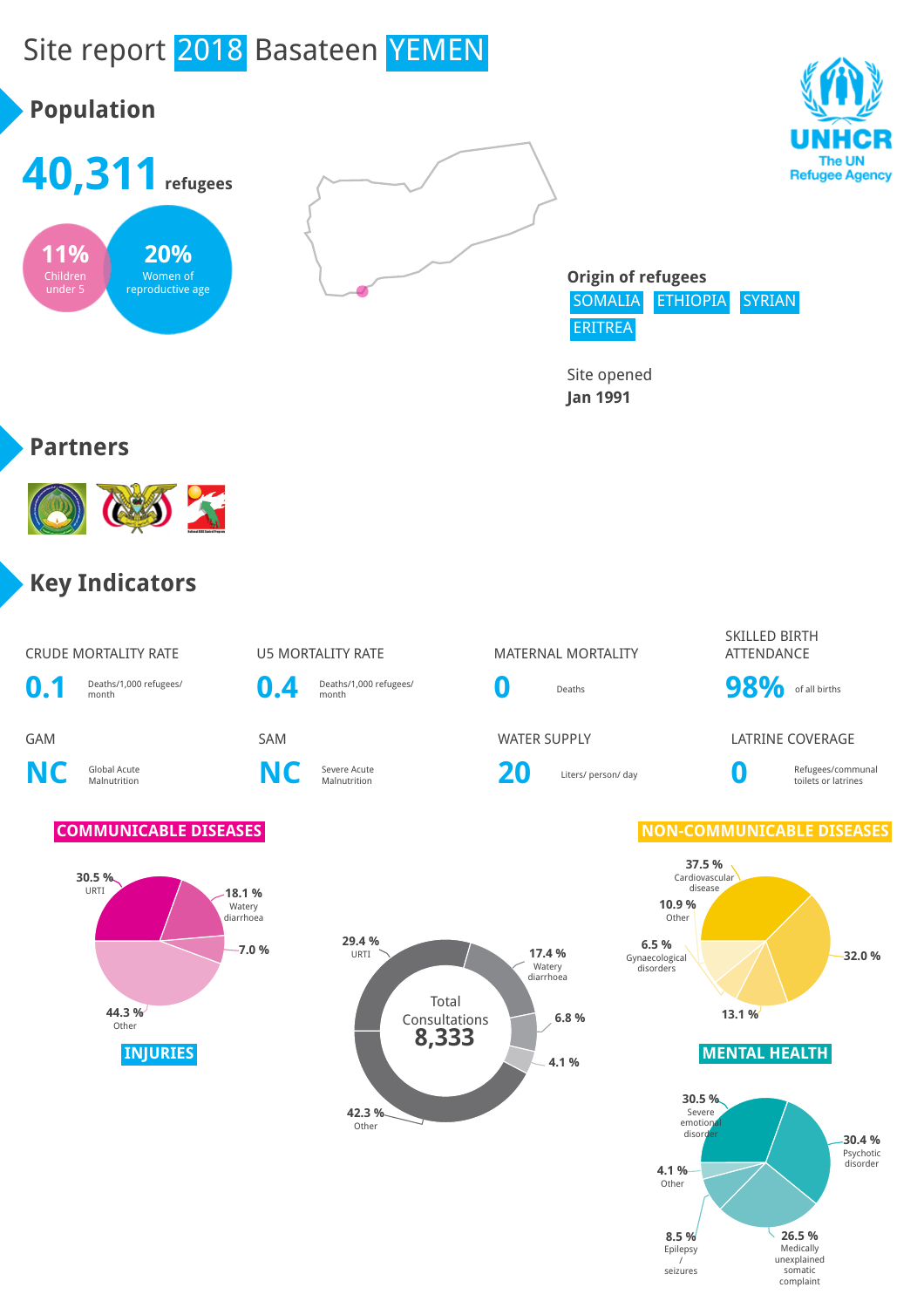#### **Public Health**

| <b>HEALTH STAFFING</b>                                      | <b>INDICATOR</b> | <b>STANDARD</b> |           | <b>MORBIDITY</b>                                 | <b>INDICATOR</b> | <b>STANDARD</b> |                       |
|-------------------------------------------------------------|------------------|-----------------|-----------|--------------------------------------------------|------------------|-----------------|-----------------------|
| Number of medical doctors                                   | 7                | 1: 50,000       | ◎         | Incidence of malaria among children under        | $\mathbf 0$      |                 |                       |
| Number of qualified nurses                                  | 6                | 1:10,000        | ◙         | Incidence of watery diarrhoea among              | 13               |                 |                       |
| Number of community health workers                          | 16               | 1: 1,000        | ⊗         | children under 5                                 |                  |                 |                       |
| <b>ACCESS AND UTILIZATION</b>                               | <b>INDICATOR</b> | <b>STANDARD</b> |           | Incidence of pneumonia among children<br>under 5 | 2                |                 |                       |
| Consultations per trained clinician per day                 | 13               | < 50            | ◎         | Incidence of pneumonia among over 5              | 0                |                 |                       |
| Health utilisation rate (new visits / refugee /             | 0.2              | $1 - 4$         | ఴ         | Tuberculosis success rate                        | 90%              | Ø<br>< 90%      |                       |
| year)<br>Proportion of host population consultations        | 68%              |                 |           | Were any MDR/X-TB cases diagnosed among<br>PoCs? | <b>No</b>        | ఴ<br><b>No</b>  |                       |
| <b>MORTALITY</b>                                            | <b>INDICATOR</b> | <b>STANDARD</b> |           | <b>VACCINATION</b>                               | <b>INDICATOR</b> | <b>STANDARD</b> |                       |
| <b>Crude Mortality Rate</b><br>(CMR) (/1000/month)          | 0.1              | < 0.75          | $\bullet$ | Full vaccination coverage                        | 8%               | < 95%           | ☺                     |
| <b>Under-five Mortality Rate</b><br>(U5MR) (/1000/month)    | 0.4              | < 1.5           | Ø         | Measles vaccination coverage                     | 13%              | $< 95\%$        | $\boldsymbol{\Omega}$ |
| <b>Infant Mortality Rate</b><br>(IMR) (/1000 livebirths)    | 49.2             | < 30            | 0         | Source of vaccination data                       | <b>HIS</b>       |                 |                       |
| <b>Neonatal Mortality Rate</b><br>(NNMR) (/1000 livebirths) | 18               | < 20            | $\bullet$ | IN-PATIENT DEPARTMENT (IPD)                      | <b>INDICATOR</b> | <b>STANDARD</b> |                       |
| <b>OUTBREAK ALERT AND RESPONSE</b>                          | <b>INDICATOR</b> | <b>STANDARD</b> |           | Average length of stay (days)                    |                  |                 |                       |
| Proportion of outbreaks investigated within 48<br>hours     | 100%             | 100%            | Ø         | Case fatality rate                               |                  |                 |                       |
| Number of outbreaks reported                                | 30               |                 |           | Hospitalisation rate                             | 0.0              | $50 - 150$      | €                     |

## **Reproductive Health**

| <b>ANTENATAL CARE</b>                                                                     | <b>INDICATOR</b> | <b>STANDARD</b> |                       | <b>FAMILY PLANNING</b>                                                      | <b>INDICATOR</b> | <b>STANDARD</b> |   |
|-------------------------------------------------------------------------------------------|------------------|-----------------|-----------------------|-----------------------------------------------------------------------------|------------------|-----------------|---|
| Antenatal care coverage                                                                   | 0%               | > 90%           | $\boldsymbol{\Omega}$ | Contraceptive prevalence rate                                               | 10%              | $\geq 30\%$     | ☎ |
| Coverage of antenatal tetanus vaccination                                                 | 0%               | >95%            | $\boldsymbol{\Omega}$ | Source of contraceptive prevalence data                                     | <b>HIS</b>       |                 |   |
| <b>DELIVERY CARE</b>                                                                      | <b>INDICATOR</b> | <b>STANDARD</b> |                       | SEXUAL AND GENDER-BASED VIOLENCE (SGBV)                                     | <b>INDICATOR</b> | <b>STANDARD</b> |   |
| Proportion of births attended by skilled<br>personnel                                     | 98%              | $\geq 90\%$     | $\omega$              | Total number of reported rapes                                              | 9                |                 |   |
| Proportion of births conducted by caesarean<br>section                                    | 0%               | $5 - 15%$       | ☎                     | Proportion of eligible rape survivors provided<br>with PEP within 72 hours  | 200%             | 100%            |   |
| Proportion of newborn infants with low birth<br>weight (<2500 gs) (weighed within 72 hrs) | 0%               | < 15%           |                       | Proportion of eligible rape survivors provided<br>with ECP within 120 hours | 100%             | 100%            |   |
| Proportion of teenage pregnancies                                                         | 0%               |                 |                       | SEXUALLY TRANSMITTED INFECTIONS (STIS)                                      | <b>INDICATOR</b> | <b>STANDARD</b> |   |
| Still birth rate (/1000 total births / month)                                             | 2                |                 |                       | Number of genital ulcer diseases                                            | 9                |                 |   |
| Number of maternal deaths                                                                 | 0                |                 |                       | Number of Pelvic Inflammatory diseases                                      | $\mathbf{0}$     |                 |   |
| Proportion of maternal deaths investigated<br>within 48 hours                             |                  | 100%            |                       |                                                                             |                  |                 |   |